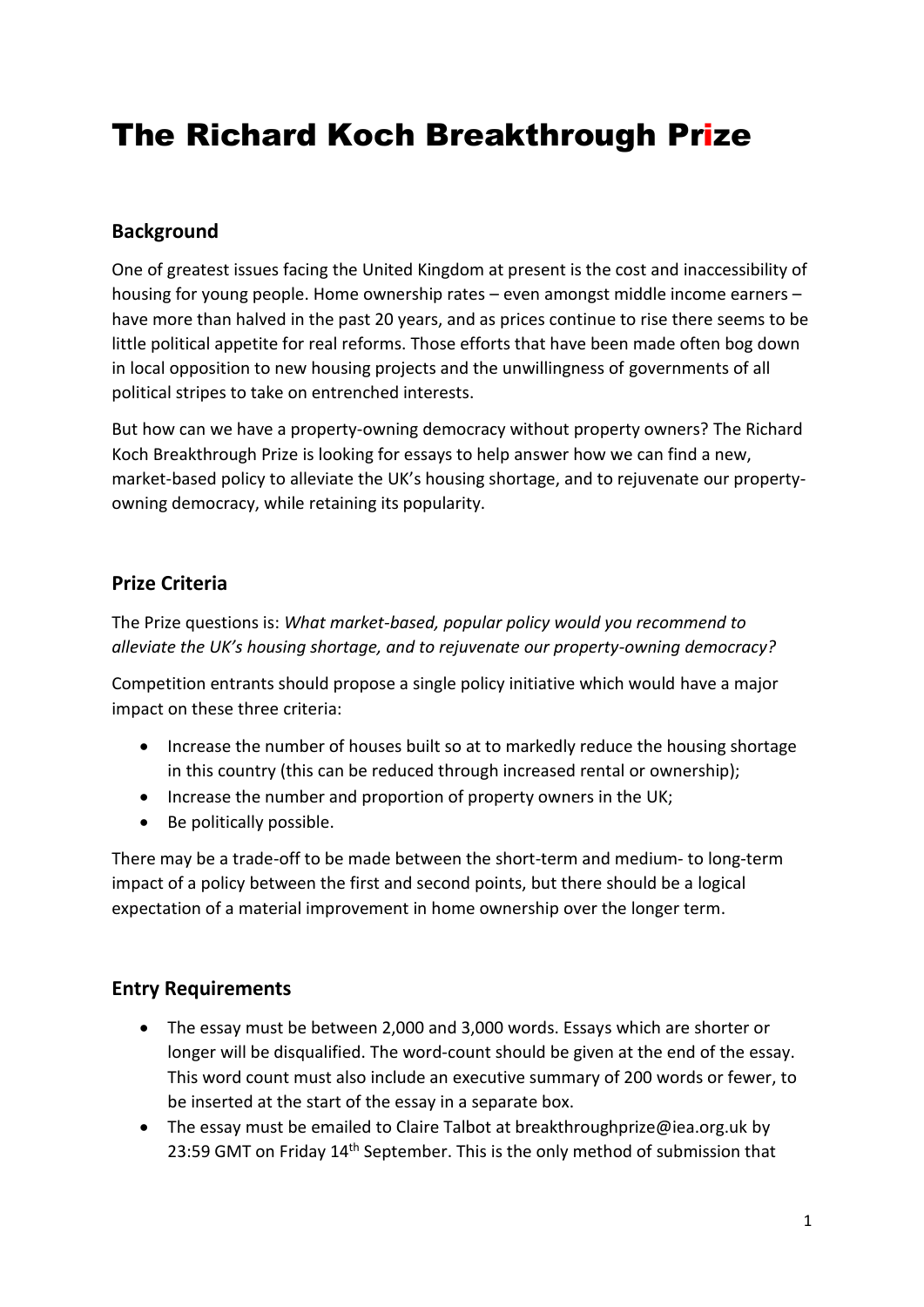shall be accepted, and any essays submitted after the closing date will be rejected. For more specifics on submission requirements, see below.

• Submissions are welcomed from individuals, groups of individuals, academia, the not-for-profit sector and all corporate bodies. Students must identify themselves in their submission in order to be eligible for the Student Prize.

# **Competition Rules**

#### **Prizes:**

- The prizes available are:
	- $\circ$  1 x Grand Prize £50,000
	- o 3 x Highly Commended Prizes £2,500 each
	- o 1 x Student Prize £2,500
	- o 1 x School Student Prize £1,500
- All prizes will be paid gross and recipients will be liable to pay any and all applicable taxes.
- If a winning entry is co-authored, the prize will be split equally amongst the coauthors.

#### **Submission Criteria:**

- All essays will be submitted to the judging panel anonymously. There must be nothing in the body of the essay that could allow competitors to be identified by the judges.
- Potential entrants should ask Claire Talbot on breakthroughprize@iea.org.uk for an entry number, preferably at least seven days prior to the closing date.
- Entrants should create two pdfs of the essay, one of which should have only the entry number as an identifier. The other document should include the entry number, name and contact details of the entrant. All essays must have this information on a cover page separate from the body or summary of the essay.
- Any and all questions or requests for information must go through Claire Talbot via breakthroughprize@iea.org.uk*.*

#### **Judging:**

- The initial judging panel will select 10 essays that will be submitted to the final judging panel for consideration. The authors of essays which have won any of the prizes will be informed via email, but not which prize they have one.
- The judging panel may, at their discretion, extend or reduce the number of essays that are submitted to the final round judging.
- All decisions by the judging panel are final and no feedback shall be given or correspondence entered into.
- The judging panel is made up of: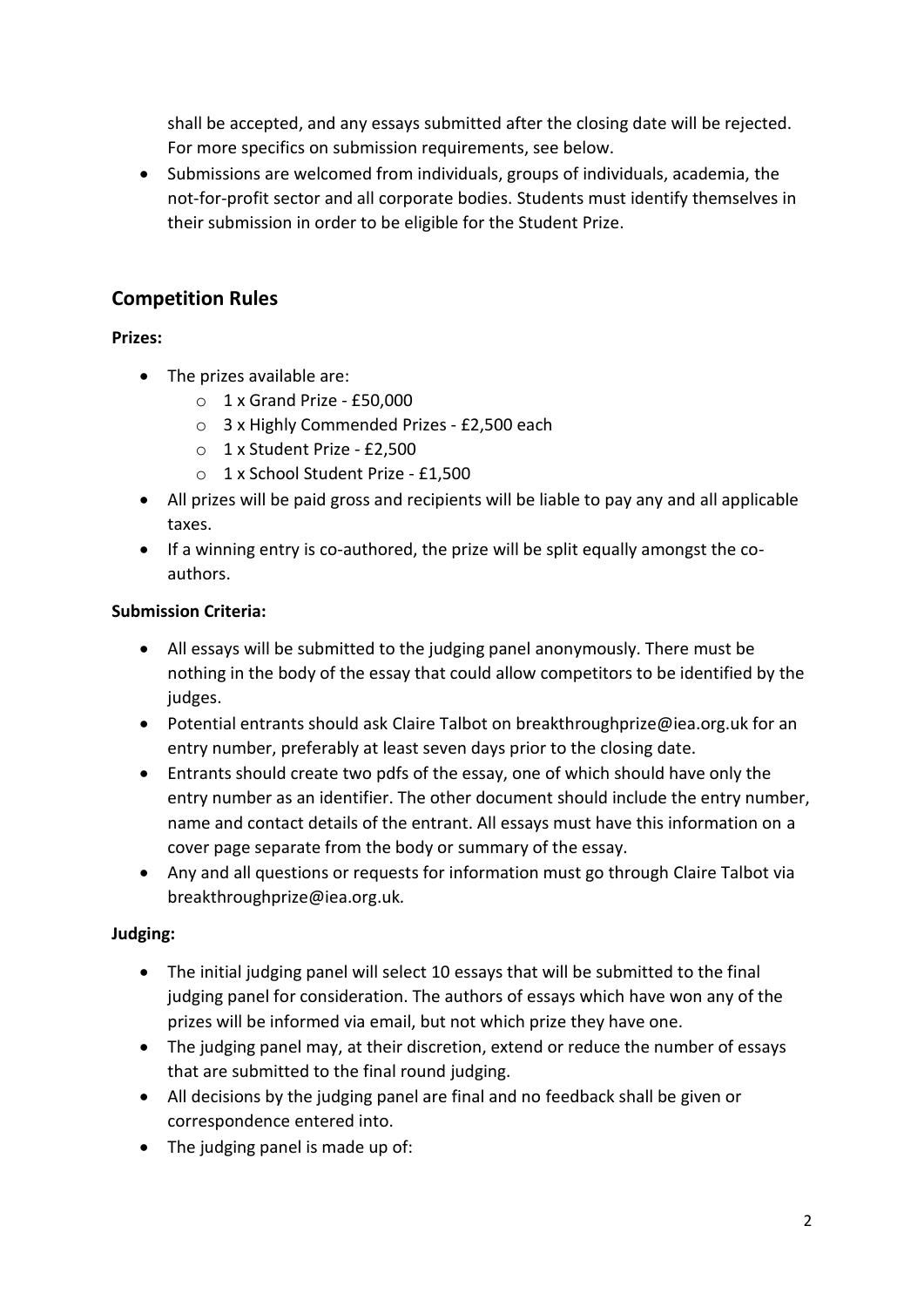- o Richard Koch Richard is a former management consultant, entrepreneur, and writer of several books on how to apply the Pareto principle (80/20 rule) in all walks of life. Richard has also used his concepts to make a fortune from several private equity investments made personally. Richard's investments have included Filofax, Plymouth Gin, the Great Little Trading Company and Betfair. Previously he had been a consultant at Boston Consulting Group and later a partner at Bain and Company, before leaving to start management consulting firm L.E.K. Consulting with Jim Lawrence and Iain Evans.
- $\circ$  Jacob Rees-Mogg MP Jacob is the Conservative Member of Parliament for North East Somerset, a seat he was first elected to in 2010. During his time in Parliament he has served on the Exiting the European Union Select Committee, the Treasury Select Committee and the Procedure Committee. He set up his own company in 2007 with a group of Partners; it is called Somerset Capital Management and specialises in investment management in global emerging markets for institutional clients.
- $\circ$  Mark Littlewood Mark is the Director General of the Institute of Economic Affairs and the IEA's Ralph Harris Fellow. Since his appointment in 2009, Mark has been instrumental in expanding the IEA's reach, both inside and outside Britain. He was recently ranked number 45 on the right-wing power list. Mark is recognised as a powerful spokesman for free markets and features as a regular guest on flagship political programs such as BBC Question Time, Newsnight and the Today Program. He writes a regular column for The Times and features in many other print and broadcast media such as The Telegraph, City AM and Any Questions.
- The judges may, at their discretion, extend the deadlines at any stage.
- The judges may, at their discretion, alter the prizes awarded within the overall prize pool at any stage.

#### **Authorship and Copyright:**

- While we welcome submissions from organisation, the individual authors of the essay must be personally identified and any winnings will be paid personally to the authors.
- Winning author(s) must be willing to make themselves available for publicity purposes.
- Copyright of any publication of submissions will belong to the IEA, but the IEA will not unnecessarily obstruct publication by the author or their company after the prizes have been announced. By entering, authors confirm that there are no legal obstacles to the publication of entries by the IEA.
- By entering the competition, the author(s) affirm that their entry is their own work, that the work of others is properly attributed and referenced, that they are the sole beneficial owners of the work and that nothing defamatory or indecent appears in the work.